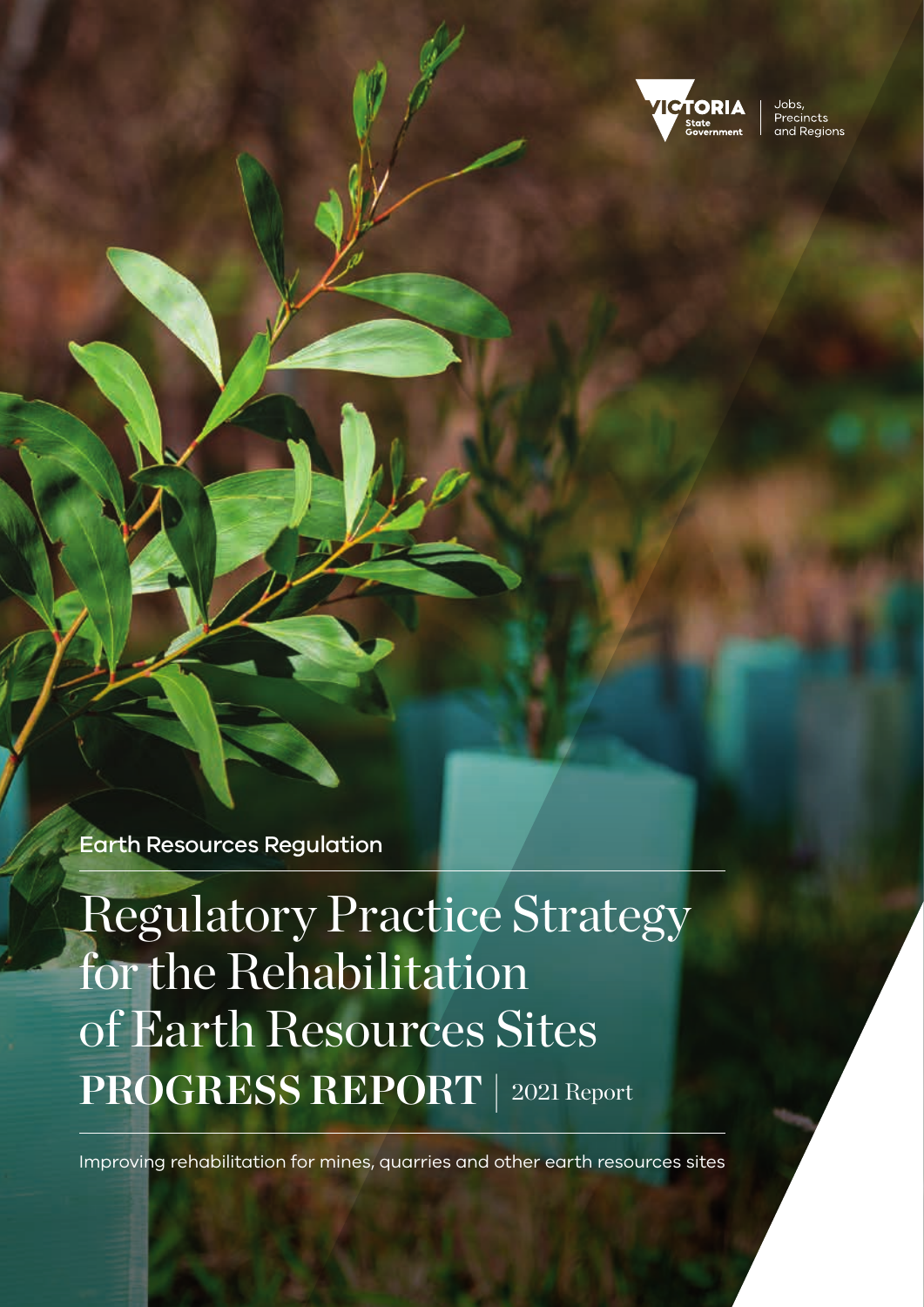# Effective rehabilitation underpins confidence

Every day, Victorians depend on the use of minerals, sand, stone, and other earth resources, which are essential to meet the State's construction, infrastructure, energy, technology, business and household needs.

As Victoria's primary regulator of earth resources, Earth Resources Regulation is committed to protecting people, land, infrastructure and the environment across the whole resource life cycle – from the earliest exploration activity through to extraction and final site closure.

Effective site rehabilitation underpins confidence in both the resources industry and the regulator – the commitments made upon approval of a project must be fulfilled when it is finished.

In February 2020, Earth Resources Regulation published our [Regulatory Practice Strategy for](https://earthresources.vic.gov.au/__data/assets/pdf_file/0018/511920/Earth-Resources-Regulation-Regulatory-Rehabilitation-Strategy.pdf)  the [Rehabilitation of Earth Resources Sites](https://earthresources.vic.gov.au/__data/assets/pdf_file/0018/511920/Earth-Resources-Regulation-Regulatory-Rehabilitation-Strategy.pdf). The strategy outlines our approach and the actions we are taking to overhaul the way that we regulate site rehabilitation.

In late 2020, we published a [Progress‑Report](https://earthresources.vic.gov.au/__data/assets/pdf_file/0005/608324/13244-DJPR-RRV-ERR-Rehabilitation-Strategy-Progress-Report-A4-WEB.pdf) and an [Addendum](https://earthresources.vic.gov.au/__data/assets/pdf_file/0008/608327/13244-DJPR-RRV-ERR-Rehabilitation-Strategy-Addendum-A4-V3.pdf) to the Strategy. The addendum reaffirms our commitment to our strategic objectives and goals and outlines additional actions we will take to further improve rehabilitation outcomes, including responses to recommendations made by the Victorian Auditor General's Office in its Rehabilitating Mines audit.

This Progress Update outlines the steps we've taken to deliver the strategy so far.

# Strategic objective and goals

Our strategic objective is to achieve site rehabilitation for mines, quarries and other earth resources activities to meet government and community expectations by:

- Protecting people, land, infrastructure and the environment
- Ensuring land can be returned to a safe, stable and sustainable landform
- Minimising the State's exposure to rehabilitation liabilities if an authority holder defaults; and
- Being a best practice regulator.

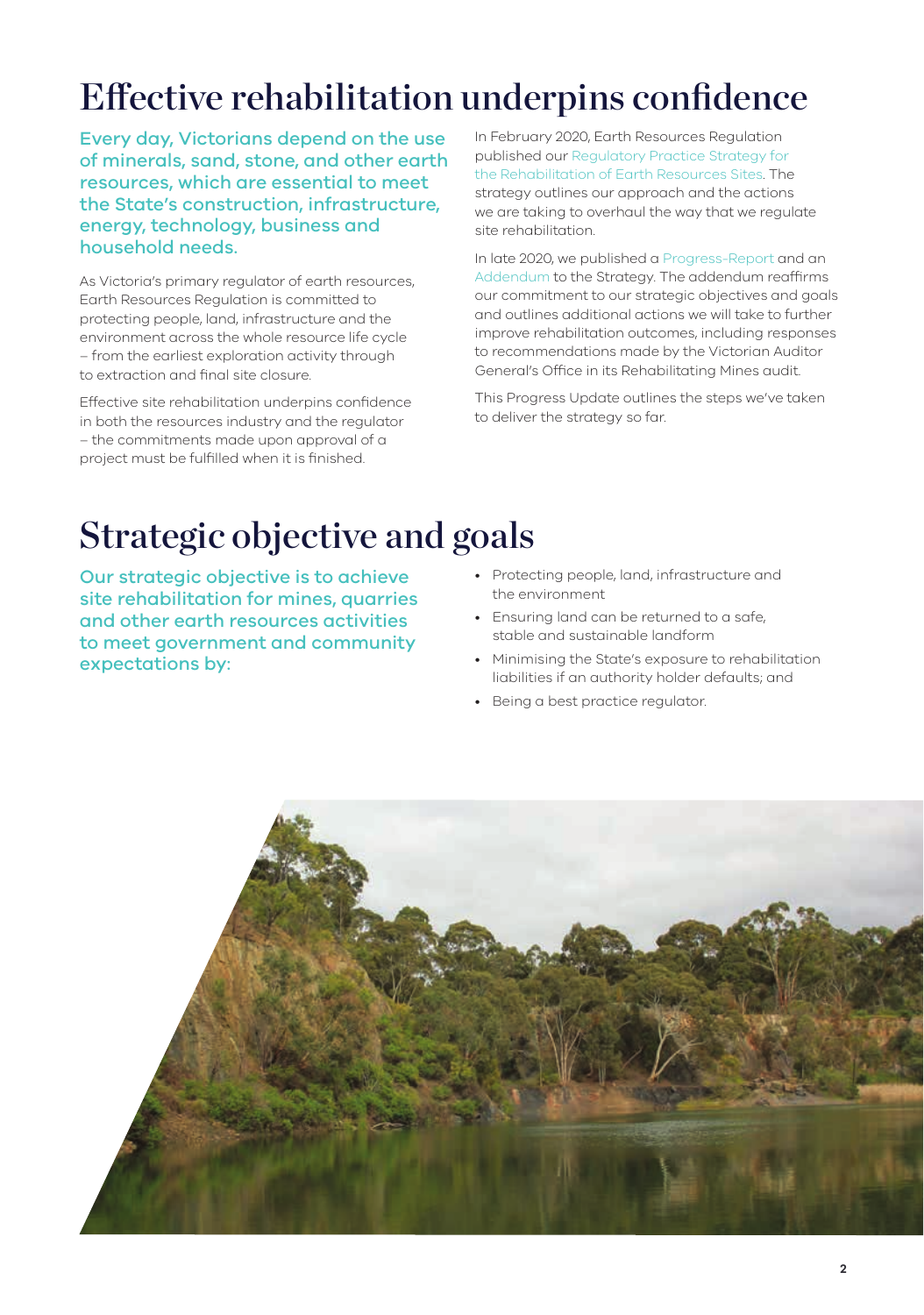# Strategic goal 1

### Protect people, land, infrastructure and environment

We are regulating resource sites to protect people, land, infrastructure and the environment from potential adverse impacts of poor site rehabilitation. We are doing this by working with authority holders to encourage effective rehabilitation and require clear closure criteria for the completion of rehabilitation.

#### Overview of actions we have delivered

• Better rehabilitation practice and transparency. We updated our compliance strategy and annual compliance plan to explicitly include inspections and other compliance activities to ensure that authority holders fulfil their site rehabilitation obligations: [ERR Compliance Strategy 2021‑22.](https://earthresources.vic.gov.au/__data/assets/pdf_file/0020/461315/Compliance-Strategy-final-published-190321.pdf)

Our earth resources planning counterparts have also developed a new booklet entitled [New Lives](https://earthresources.vic.gov.au/projects/extractive-resources-strategy/innovative-sector)  [of Old Quarries innovative development after](https://earthresources.vic.gov.au/projects/extractive-resources-strategy/innovative-sector)  [quarrying ceases](https://earthresources.vic.gov.au/projects/extractive-resources-strategy/innovative-sector) to encourage innovation in the quarrying sector and provide examples of where quarry land has been repurposed for uses that benefit the community.

- Developed closure guidelines. The Mining Industry [Rehabilitation Guidelines](https://earthresources.vic.gov.au/legislation-and-regulations/guidelines-and-codes-of-practice) and the [Extractive](https://earthresources.vic.gov.au/legislation-and-regulations/extractive-industry-rehabilitation)  [Industry Rehabilitation Guidelines](https://earthresources.vic.gov.au/legislation-and-regulations/extractive-industry-rehabilitation) and were developed in 2020 and 2021, respectively, to assist authority holders develop objectives and criteria that will need to be met to relinquish a site after rehabilitation. This is in accordance with the amended minerals and extractives regulations 2019. These guidelines and other information are available on our website: [earthresources.vic.gov.au.](http://earthresources.vic.gov.au)
- Encouraging increased progressive rehabilitation. We developed rehabilitation guidance materials to assist authority holders minimise their rehabilitation liabilities and associated bonds

by undertaking progressive site rehabilitation. Further information is available on our website: [Rehabilitation bonds](https://earthresources.vic.gov.au/legislation-and-regulations/guidelines-and-codes-of-practice/rehabilitation-bonds).

• Published an inventory of rehabilitation bonds. An inventory of the rehabilitation bonds currently held for all quarry, exploration, mine, petroleum, and other earth resource sites was prepared and published in 2020/21 to ensure transparency and readily accessible data. The inventory is available at [Rehabilitation bond interactive dashboard.](https://earthresources.vic.gov.au/community-and-land-use/rehabilitation)

## Strategic goal 2

### Ensure land is returned to a safe, stable and sustainable form

We are encouraging authority holders to undertake rehabilitation planning, including specifying the final safe, stable and sustainable landform and working more closely with public and private landholders and co‑regulators.

#### Overview of actions we have delivered

- Established rehabilitation plan guidelines. We have published guidelines to provide greater clarity for industry on rehabilitation plans and how to meet current regulations: [Extractive](https://earthresources.vic.gov.au/legislation-and-regulations/extractive-industry-rehabilitation)  [Industry Rehabilitation Guidelines](https://earthresources.vic.gov.au/legislation-and-regulations/extractive-industry-rehabilitation) and [Mining](https://earthresources.vic.gov.au/legislation-and-regulations/guidelines-and-codes-of-practice)  [Industry Rehabilitation Guidelines](https://earthresources.vic.gov.au/legislation-and-regulations/guidelines-and-codes-of-practice).
- Improving management of abandoned and legacy earth resource sites. The Department of Jobs, Precincts and Regions, the Department of Environment, Land, Water & Planning and Parks Victoria have put in place a Joint Statement for Abandoned and Legacy Mines on Crown Land to clarify their respective roles and responsibilities in line with the Victoria's legislative framework. The [2020 Joint Statement](https://earthresources.vic.gov.au/__data/assets/pdf_file/0006/614922/13262-DJPR-RRV-DELWP-Abandoned-and-Legacy-Mines-Joint-Statement_WEB-V1.pdf) is available at [earthresources.vic.gov.au.](http://earthresources.vic.gov.au)

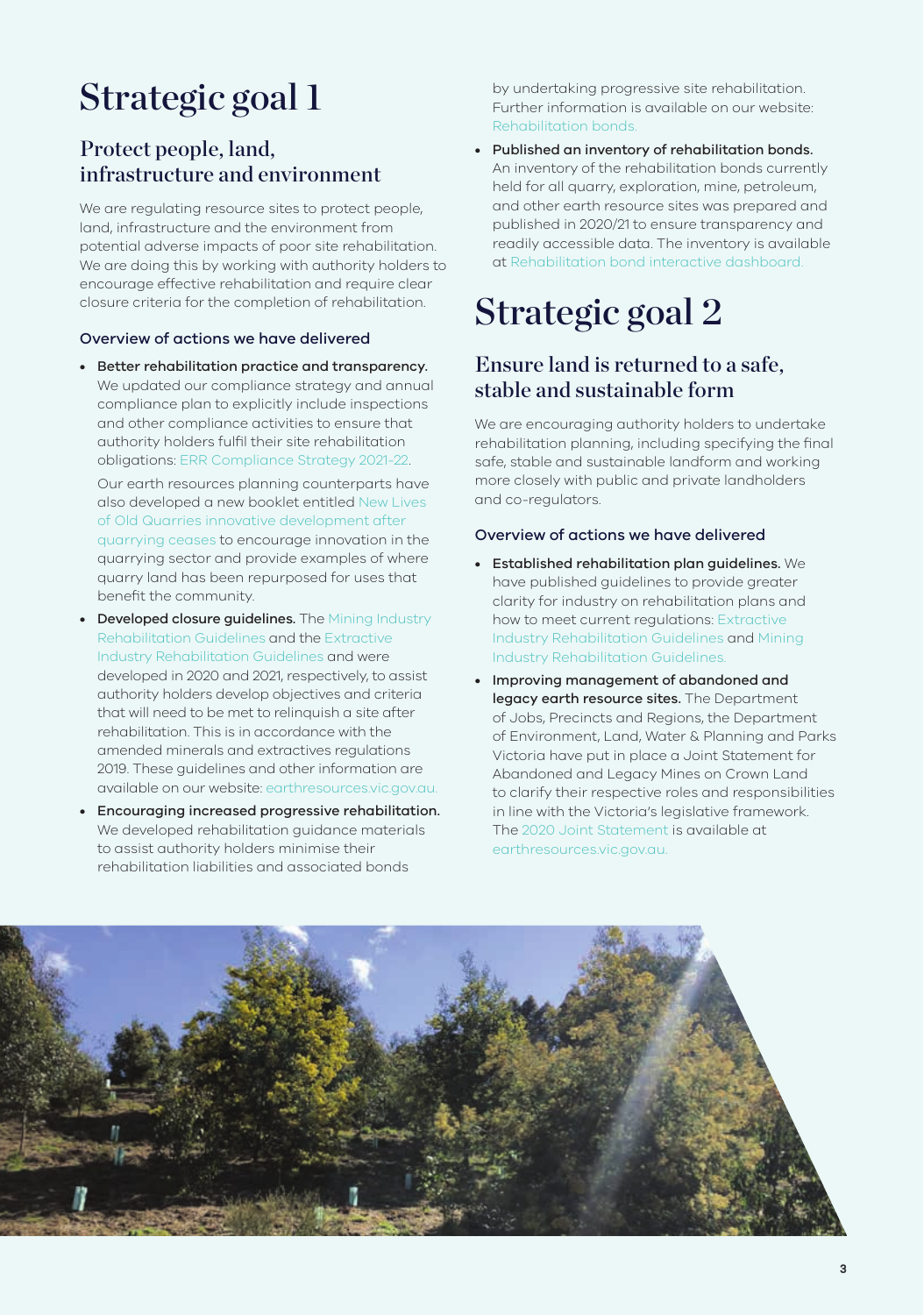# Strategic goal 3

### Minimise the State's exposure to rehabilitation liabilities

We are minimising the State's exposure to potential rehabilitation liabilities if authority holders fail to fulfil their regulatory obligations. We are doing this by more accurately identifying rehabilitation liabilities and setting bonds to cover 100 per cent of the estimated rehabilitation cost. We are also taking follow-up action through a compliance program.

The improvements are being delivered via a progressive and orderly transition process, thereby providing opportunities and time for authority holders to improve their rehabilitation planning and adjust their operations.

Our initial focus continues to be reviewing the rehabilitation liabilities and bonds for high risk sites, sites undergoing major expansion or ownership changes and sites with a gap between the known rehabilitation liability and bond.

#### Overview of actions we have delivered

• Developed and updated rehabilitation bond calculator and methodologies. We undertook an extensive review and CPI update of the Bond Calculator in 2019‑2020, drawing on independent specialist advice and in consultation with key stakeholders. The update enables exploration,

mine and quarry authority holders to assess their rehabilitation liabilities with greater accuracy. Further information is available on [Rehabilitation](https://earthresources.vic.gov.au/legislation-and-regulations/guidelines-and-codes-of-practice/rehabilitation-bonds/bond-calculator)  [Bond Calculator.](https://earthresources.vic.gov.au/legislation-and-regulations/guidelines-and-codes-of-practice/rehabilitation-bonds/bond-calculator)

A new initiative provides all mine and quarry operators a voluntary option to review their rehabilitation liability and bond annually, allowing them to:

- set bonds at a level that aligns with the actual status of site development, rather than reflecting the maximum site development and rehabilitation liability,
- reduce bond costs in the early stages of site extraction, when operators are seeking to recover their development costs,
- reduce bond costs in the latter stages of site extraction to recognise any progressive rehabilitation.

Earth Resources Regulation is adopting a 'farm extension' type of engagement approach to assist operators who chose this voluntary option.

- Initiated a program of rehabilitation bond reviews. We are implementing a progressive risk-based program of rehabilitation liability assessments and bond reviews, with the initial focus on:
	- Priority high risk sites considering the likelihood and consequence of an authority holder defaulting,
	- Sites subject to applications for major expansion of extraction,

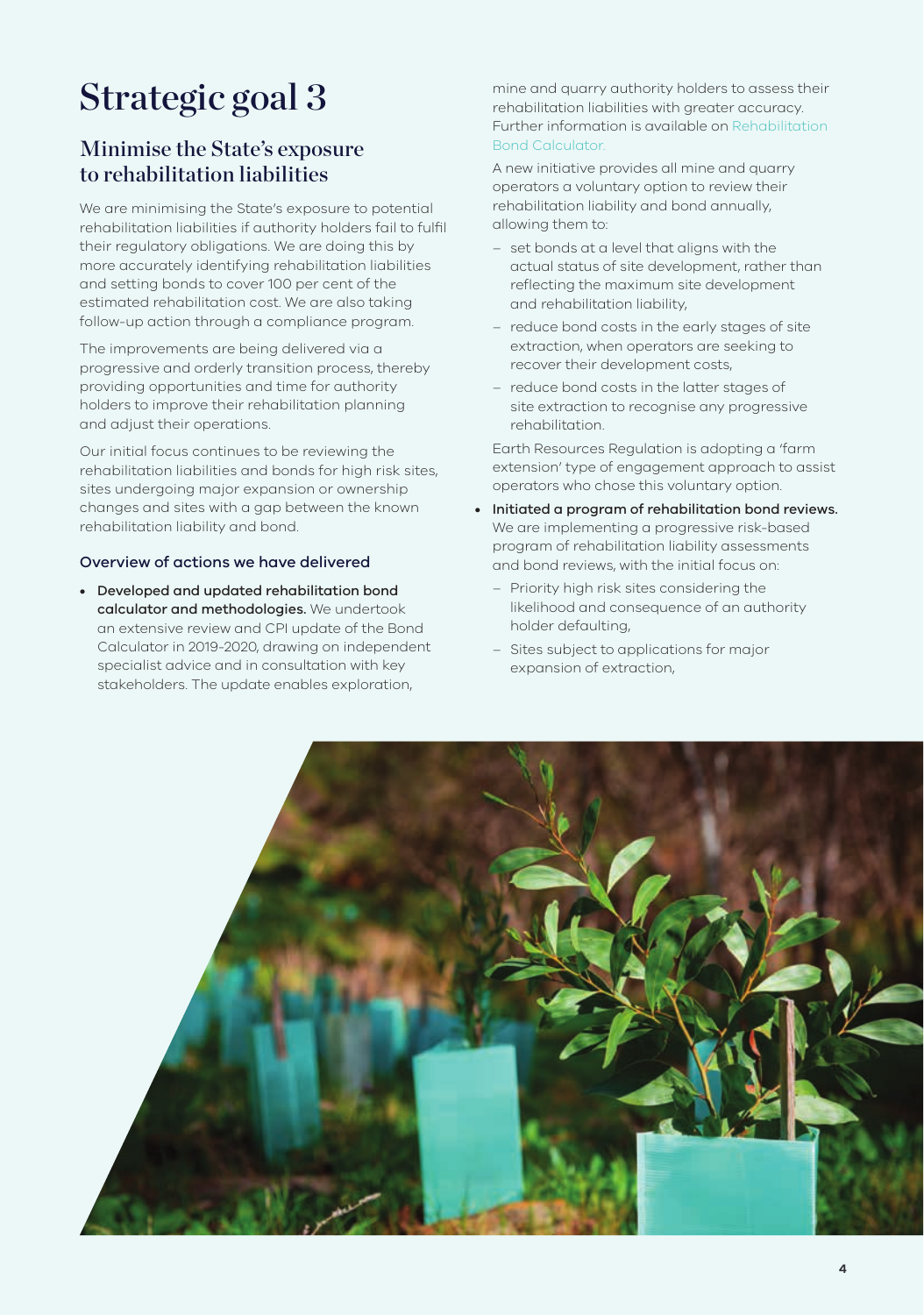- Sites subject to applications for the transfer of ownership or surrender of the authority (including sites under the control of an appointed administrator),
- Sites where the self‑reported rehabilitation liability is substantially greater than the current bond.

Authority Holders of priority sites have been notified along with details of the rehabilitation bond calculator and the overall implementation program. We will provide educational outreach and guidance to all other operators to:

- Help them identify and assess their rehabilitation liabilities
- Make use of the annual rehabilitation liability and bond review
- Share case studies of how other operators are managing their rehabilitation liabilities.
- Target compliance and enforcement of rehabilitation obligations at priority sites. We report quarterly on our performance and have expanded our range of dashboards and reports to assist community and industry to have confidence in the sector. For further information visit [Regulatory Performance Reporting.](https://earthresources.vic.gov.au/legislation-and-regulations/regulator-performance-reporting)
- Developing and updating the States Contingent Liability obligations. Contingent liability is reported annually in the Department Jobs, Precincts and Regions (DJPR) [Annual Report.](https://djpr.vic.gov.au/about-us/publications/annual-reports) Contingent liability is the cost the state could become responsible for if operators fail to rehabilitate their earth resource sites. The Contingent liability is expected to continue to increase for a few years before decreasing, as the regulator continues to improve its regulatory practice for site rehabilitation across all resource sectors. This includes delivering the commitment to identify rehabilitation liabilities and set bonds more accurately, in line with the State's standing policy for authority holders to lodge a rehabilitation bond to cover 100 per cent of the estimated rehabilitation cost.
- Conduct rehabilitation works if authority holder defaults. We are exercising the State's legislative powers to conduct site rehabilitation in the event an authority holder, authorised since 1990, fails to fulfil their obligation to rehabilitate a site<sup>1</sup>. If an authority holder fails to meet their obligations, we'll ensure rehabilitation is completed to protect communities and the environment. For example, we are undertaking monitoring and rehabilitation work at the former [Bendigo Gold](https://earthresources.vic.gov.au/community-and-land-use/key-site-updates/bendigo-gold) and continuing monitoring and maintenance at the former [Benambra Sites](https://earthresources.vic.gov.au/about-us/news/rehabilitation-resumes-at-former-mine-site).

## Strategic goal 4

### Be a best practice regulator

We continue to build on the work done following the Victorian Commissioner for Better Regulation's *Getting the Groundwork Right* report by applying a risk‑based regulatory approach to rehabilitation. We are also managing our information more effectively and transparently.

#### Overview of actions we have delivered

• Standardised risk assessments for earth resource sites. Earth Resources Regulation has standardised site level rehabilitation risk assessments to ensure that it is addressing key risks to the sector. Standardised risk assessments uses the risk rating, site risk profiles and associated evidence base, to guide the assessment of rehabilitation liabilities and bonds for exploration, mine, quarry and other earth resources sites.

We have also developed the governance controls to provide Earth Resources Regulation with the necessary legislative powers to ensure land is returned to a safe, stable, and sustainable form.

• Improving management of public records. We established an information and data strategy for the next ten years and developed user protocols for storing documents involved in the rehabilitation and bond processes. The first steps have focused on improving governance around archiving and retrieving data through implementing a digitisation processes, retirement of legacy systems, and de‑aggregating functions.

We improved business intelligence tools [\(Power BI](https://earthresources.vic.gov.au/legislation-and-regulations/regulator-performance-reporting)  [ERR Dashboards](https://earthresources.vic.gov.au/legislation-and-regulations/regulator-performance-reporting)) to ensure data driven decision making across different platforms for use by the sector and community.

• Improving how we work with co-regulators and other government departments. We have updated [Memoranda of Understanding](https://earthresources.vic.gov.au/about-us/our-role/earth-resources-regulation/memoranda-of-understanding) with the Environment Protection Authority and the Department of Environment, Land, Water and Planning. These agreements set out how we will work together to facilitate co-regulation of earth resources sites to protect people and the environment. A key feature of the memorandum of understanding between EPA and Earth Resources Regulation facilitates the optimal use of scientific and regulatory capability to ensure improved regulatory outcomes. The signed Memoranda are available [here](https://earthresources.vic.gov.au/about-us/our-role/earth-resources-regulation/memoranda-of-understanding) and joint procedures between the organisations are currently being developed.

1 The powers for the State to undertake site rehabilitation are established in the *Mineral Resources (Sustainable Development) Act 1990*.